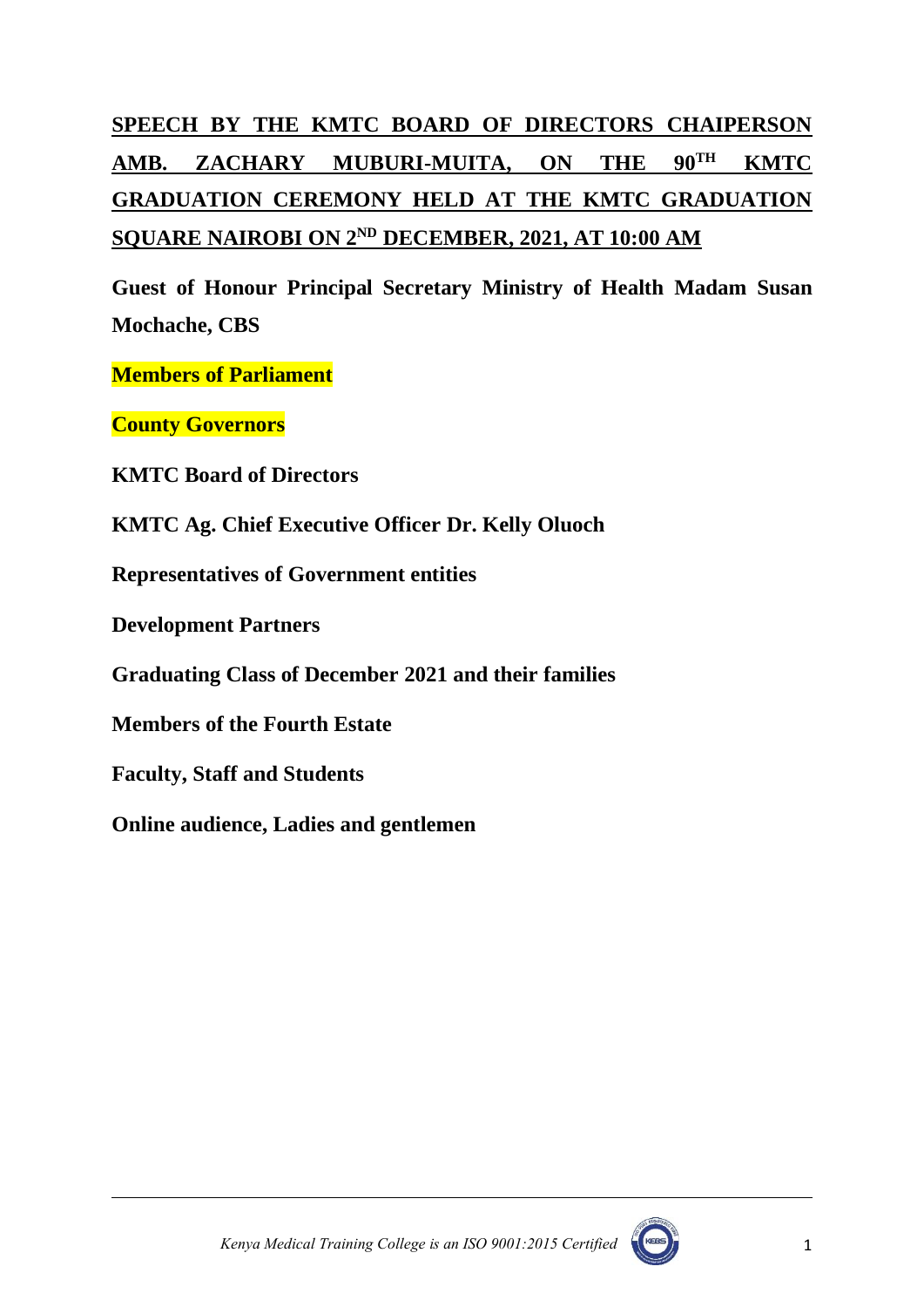## **Guest of Honour Madam,**

It is a great honour and privilege to welcome you this  $90<sup>th</sup>$  Graduation Ceremony of the Kenya Medical Training College (KMTC).

It is barely two months since I stepped into this role as the KMTC Board of Directors Chairperson.

I wish to thank H.E President Uhuru Kenyatta for appointing me and give reassurance of my determination and commitment to this honorous assignment.

Serving in the KMTC Board is special as the College directly impacts on the health of all Kenyan citizens, to which I am fully committed.

During the same period, we welcomed three Board Directors: Mrs. Jeniffer Kibagendi, Dr. Stephen Ochiel, and Dr. Naomi Kathure Mutea. The three Directors represent the Public Interest in the KMTC Board of Directors. I wish to express gratitude to Health Cabinet Secretary, Sen. Mutahi Kagwe for their appointments.

The three new members bring key skills and expertise to the Board, crucial in steering the College's transformational heath agenda.

The new appointees join other Board Directors, namely, Mr. Fred Wamwaki, (representing the Public Interest), Mr. Samuel Arachi (representing the PS Directorate Public Service Management), Dr. Martin Sirengo (representing the Director General, MoH), Ms. Susan Mucheru (representing the PS National Treasury), Dr. Pacificah Onyancha (representing the PS MoH) and Mr. James Bett (representing the Inspector General, Inspectorate of State Corporations).

## **Guest of Honour Madam,**

I am glad to report that even though we live in turbulent times caused by, the College has been steadfast and resilient, in the delivery of its mandate. The



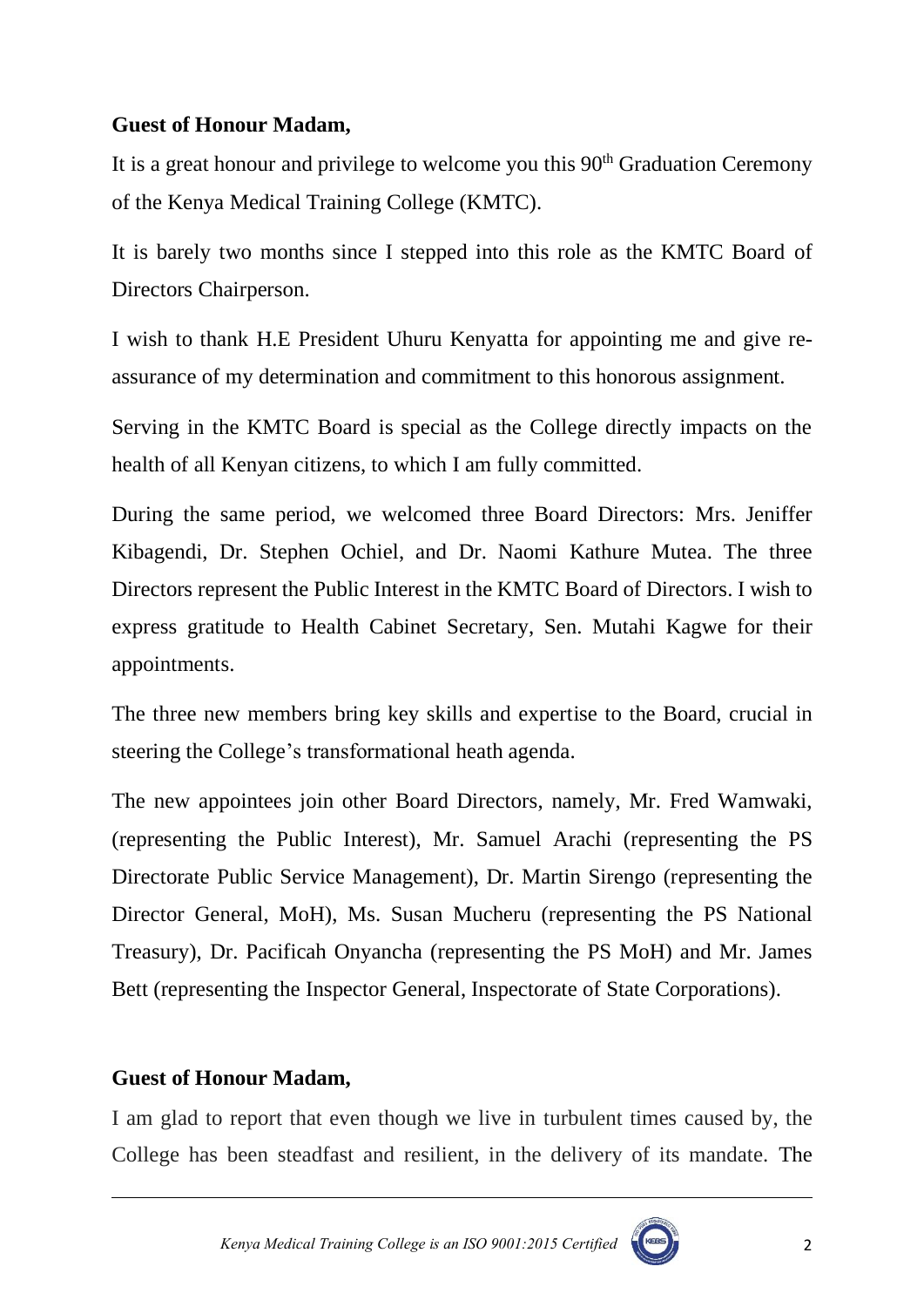challenges posed by the outbreak of COVID-19 paved way for innovative solutions, resulting to reliable and robust systems for continuity of service delivery, this hybrid ceremony included.

As the Chairperson of the Board of Directors, I am very proud of our Graduands for their determination and focus, even amidst the pandemic, satisfying the examiners to qualify for various awards in their fields of study. This is a significant achievement! *Hongera sana!*

I sincerely thank our Faculty, Staff, parents, guardians and partners for the immense support and sacrifices made, towards the success of the graduands.

# **Guest of Honour Madam,**

Early this year, the KMTC Board signed the Performance Contract for the Financial Year 2021/2022, with the Cabinet Secretary in the Ministry of Health on behalf of the Government, which is currently guiding the College's strategic focus towards attainment of Universal Health Coverage (UHC).

KMTC plays a key role in the achievement of UHC. This we do by producing competent health professionals to bridge the Human Resource for Health gaps for the country's health sector.

It gives me pleasure to note that we are celebrating 94 years of KMTC's existence as the main arm of medical training for the Ministry of Health, having been established in 1927.

The Board continues to partner with County Governments, National Government-Constituency Development Fund and development partners to support infrastructural expansion. This far, we have operationalised campuses in 43 out of the 47 counties in the country. The expansion has provided more training opportunities to the public and transformed the social economic wellbeing of local communities.



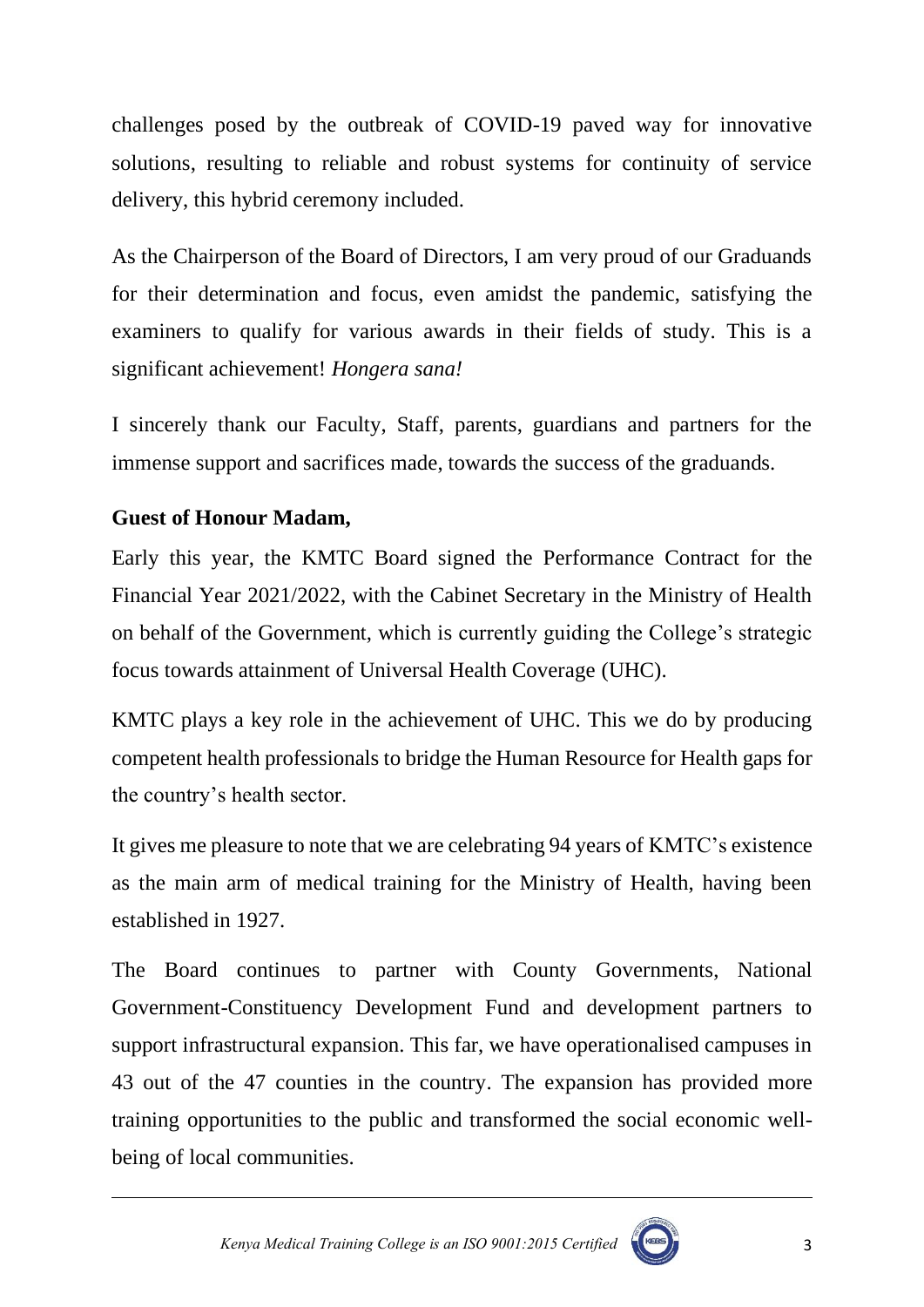# **Guest of Honour Madam,**

KMTC training programmes are skills oriented and as such our Campuses are located adjacent to hospitals, where students undertake clinical practice. This has ensured that our health facilities have regular medical Human Resource support throughout the year.

KMTC remains the lead-trainer in the medical field producing over 85% of middle level health professionals for the local health sector. Our graduates are highly sought after and work in far off countries in the USA, Canada, Australia, the UK, Middle East and in Africa, among others.

The College is a member of the inter-ministerial team, committed to supporting the Government in implementation of the recent bilateral agreement on migration of unemployed health workers to the UK.

We will continue to direct our efforts on meeting key objectives that will sustain the College's leadership position in the training of competent health professionals.

# **Guest of Honour Madam,**

I sincerely thank your Government for the support given to the College's Board of Directors, enabling us offer strategic leadership. The Board continues to embrace a culture of good corporate governance, performance contracting and quality management systems, thus recording tremendous achievements in the recent past.

The achievements include: growth in the College asset base, creation of more training opportunities by establishing campuses across the country, recruitment of additional staff to support the growing number of students, uptake of research activities, review of curriculum and introduction of new courses in support of UHC. We have spearheaded infrastructural development, automation of our systems and strengthened resource centres.

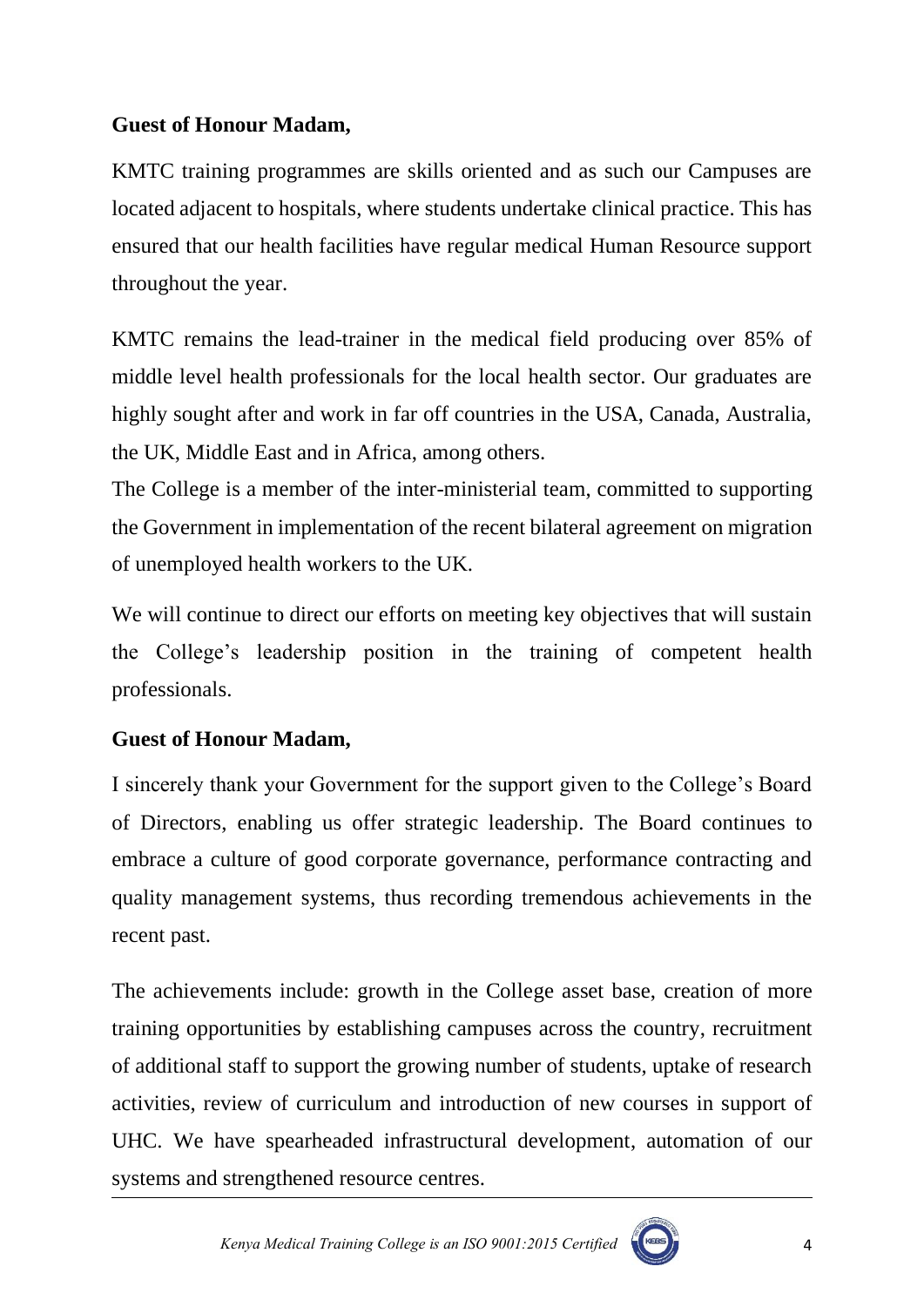We have allocated resources to support research undertakings in the College and institutionalised mechanisms for capacity building to ensure staff acquire the necessary competencies to manage affairs of the College.

The Board of Directors has up-scaled digitization of College services which has resulted to streamlined operations and efficiency in service delivery.

Further, the Board has put in place various policies and frameworks to strengthen internal processes and procedures, to ensure compliance with existing Laws and Regulations.

The Board under my leadership will remain strategic in providing Policy direction and innovative solutions to the ever-evolving health challenges.

#### **Guest of Honour Madam,**

Through dynamic partnerships, the College has attracted infrastructural and financial resources from National Government Constituency Development Fund(s) -CDFs, County Governments and other partners, enabling the institution to create more training and employment opportunities for Kenyans.

We will continue to enhance our resource mobilization efforts, strengthen collaboration, as well as forge industry-academia related linkages for sustainability and stability, towards attainment of our mandate.

We acknowledge the many international and national partners in, addition to the various regulatory bodies who we closely work with to ensure quality in our training, as well as public and private hospitals where our students undertake clinical practice.

To our esteemed partners, we owe you immense debt of gratitude. You have supported us through; capacity building, equipping our Campuses with teaching and learning resources, secondment of staff, exchange programmes and curriculum development.

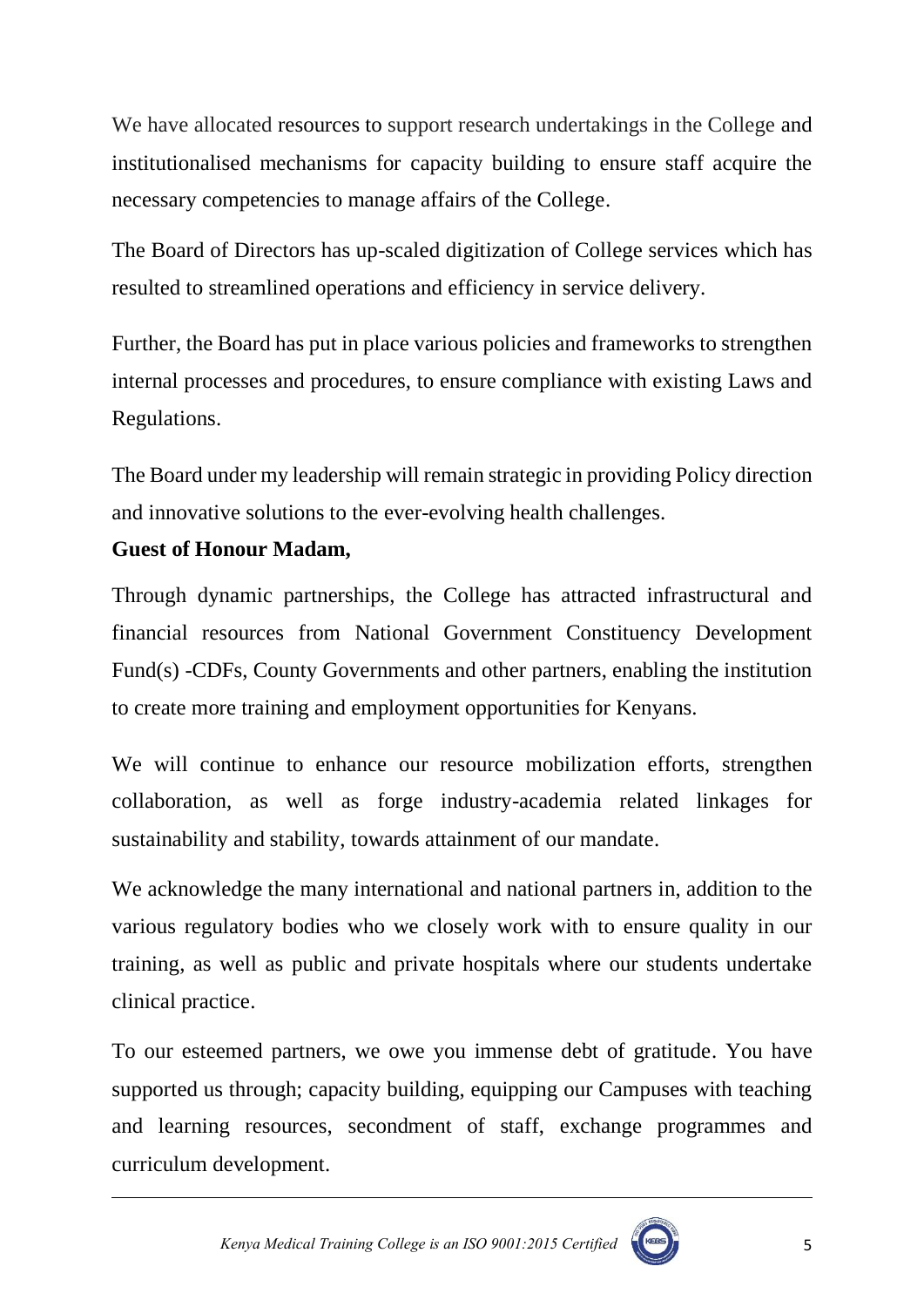We thank you for supporting the College in attainment of its mandate and look forward to more future collaborations for mutually beneficial outcomes.

#### **Guest of Honour Madam,**

In regards to the current Covid-19 global pandemic that has affected all aspects of life, it is our commitment, to continue availing both physical and human resources to complement Government efforts in managing the its negative effects in the country.

We continue to uphold Presidential directives and the Ministry of Health's protocols in supporting the Government combat the Coronavirus epidemic.

The College plays a key role in supporting the Government achieve the UHC agenda and, therefore, our recent College expansion supplements these efforts. Like other public institutions, KMTC continues to grapple with financial challenges. While, the Board has made strides to ensure the growth is supported by available resources, gaps persist.

Therefore, the College needs additional funding in order to strengthen the its human resource and physical infrastructure, in order to better support the attainment of UHC and Kenya's Vison 2030.

## **To our graduands,**

I want to, once again, congratulate you on your graduation. The nation and the citizens of Kenya have high expectations on you. Please remember at all times to conduct yourself with integrity and high degree of professionalism and thus be good ambassadors of your College.

I urge you to be agents of sustainable development and change, as well as leaders of the generation that will move this country to the next level.